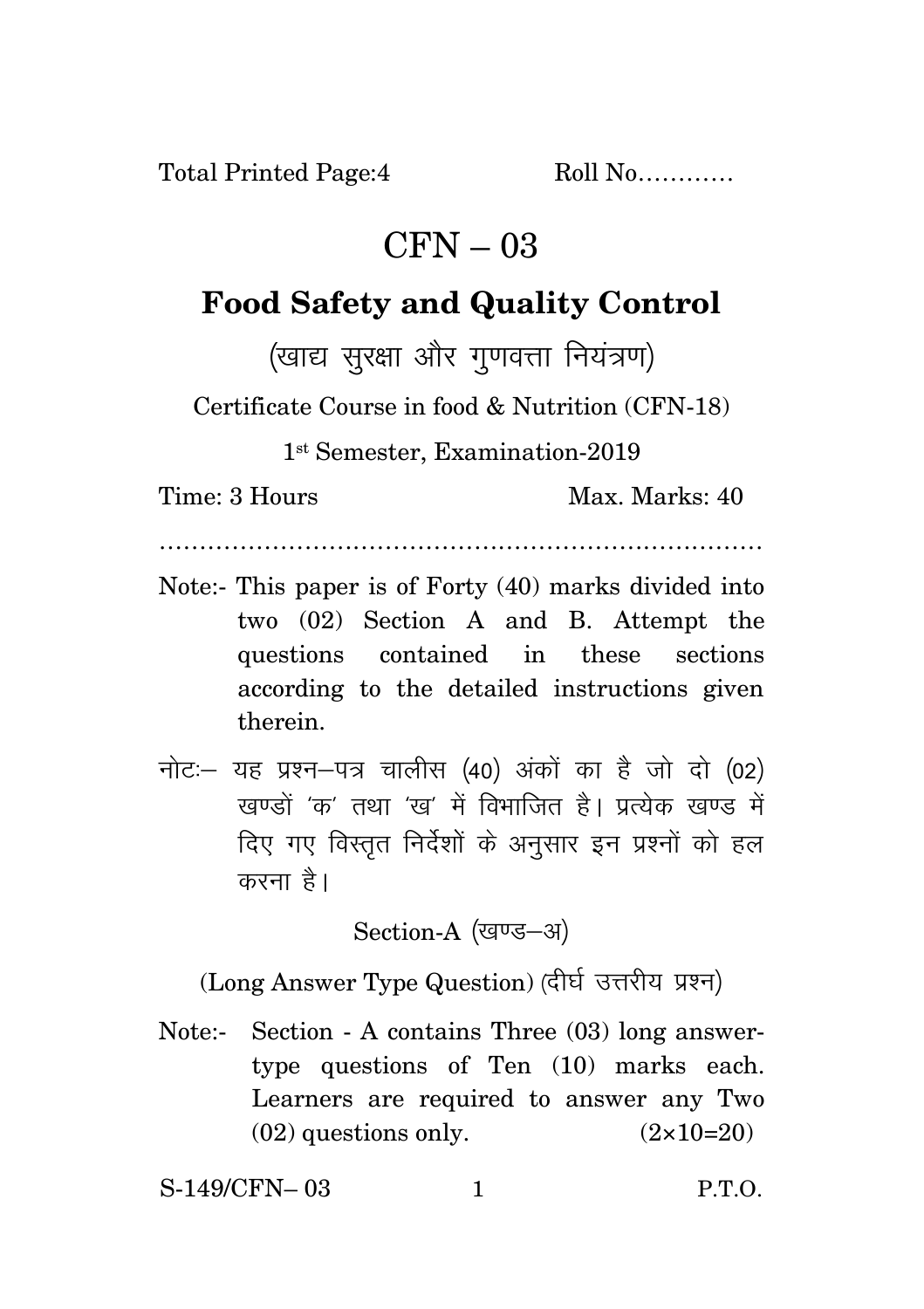- नोट:- खण्ड 'क' में पाँच (05) दीर्घ उत्तरीय प्रश्न दिये गये हैं। प्रत्येक प्रश्न के लिए पन्द्रह (15) अंक निर्धारित हैं। शिक्षार्थियों को इनमें से केवल तीन (03) प्रश्नों के उत्तर टेने हैं।
- Commenting on the hygiene of the kitchen.  $\mathbf{1}$ mention in detail the various points of household hygiene.

रसोई की स्वच्छता पर टिप्पणी करते हुए घरेलू साफ–सफाई के विभिन्न बिन्दओं का विस्तारपूर्वक उल्लेख कीजिए।

Write about physical contamination in foods.  $2.$ Mention the measures to prevent physical contamination and the equipment used for its investigation and control.

> खाद्य पदार्थों में भौतिक संदुषण के बारे में लिखिए। भौतिक संदुषण की रोकथाम के उपायों तथा इसकी जाँच एवं नियंत्रण हेतु प्रयोग किए जाने वाले उपकरणों का उल्लेख कीजिए।

3. Comment on health risks of food adulteration खाद्य मिलावट के स्वास्थ्य सम्बंधी जोखिमों पर टिप्पणी कीजिए।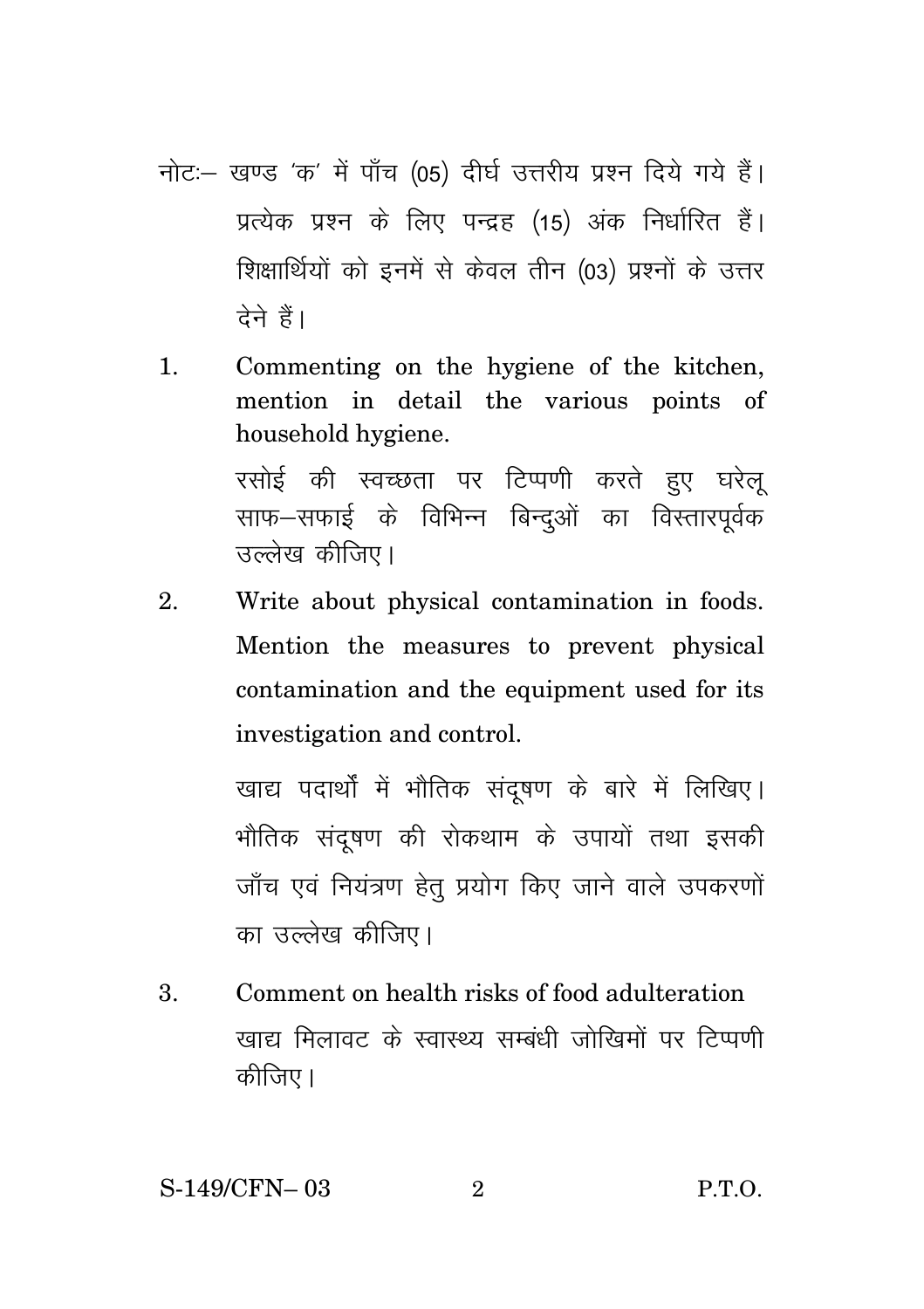## Section-B (खण्ड-ख)

(Short Answer Type Questions) (लघु उत्तरीय प्रश्न)

- Note:- Section-B contains six (06) short answer type questions of five (05) marks each. Learners are required to answer any four (04) questions only.  $(5 \times 4=20)$
- नोट: खण्ड 'ख' में छः (06) लघु उत्तरीय प्रश्न दिये गये हैं। प्रत्येक प्रश्न के लिए पाँच (05) अंक निर्धारित हैं। शिक्षार्थियों को इनमें से केवल चार (04) प्रश्नों के उत्तर देने हैं।
- 1. What is supplementation? Mention some special foods developed as supplementary foods.

सम्परकता क्या है? सम्परक भोज्य पदार्थों के रूप में विकसित कछ विशेष भोज्य पदार्थों का उल्लेख कीजिए।

2. What is Hazard Analysis Critical Control Point? What is its utility in ensuring food security?

> जोखिम विश्लेषण महत्वपूर्ण नियंत्रण अंक क्या है? खाद्य सुरक्षा सुनिश्चित करने में इसकी क्या उपयोगिता हे?